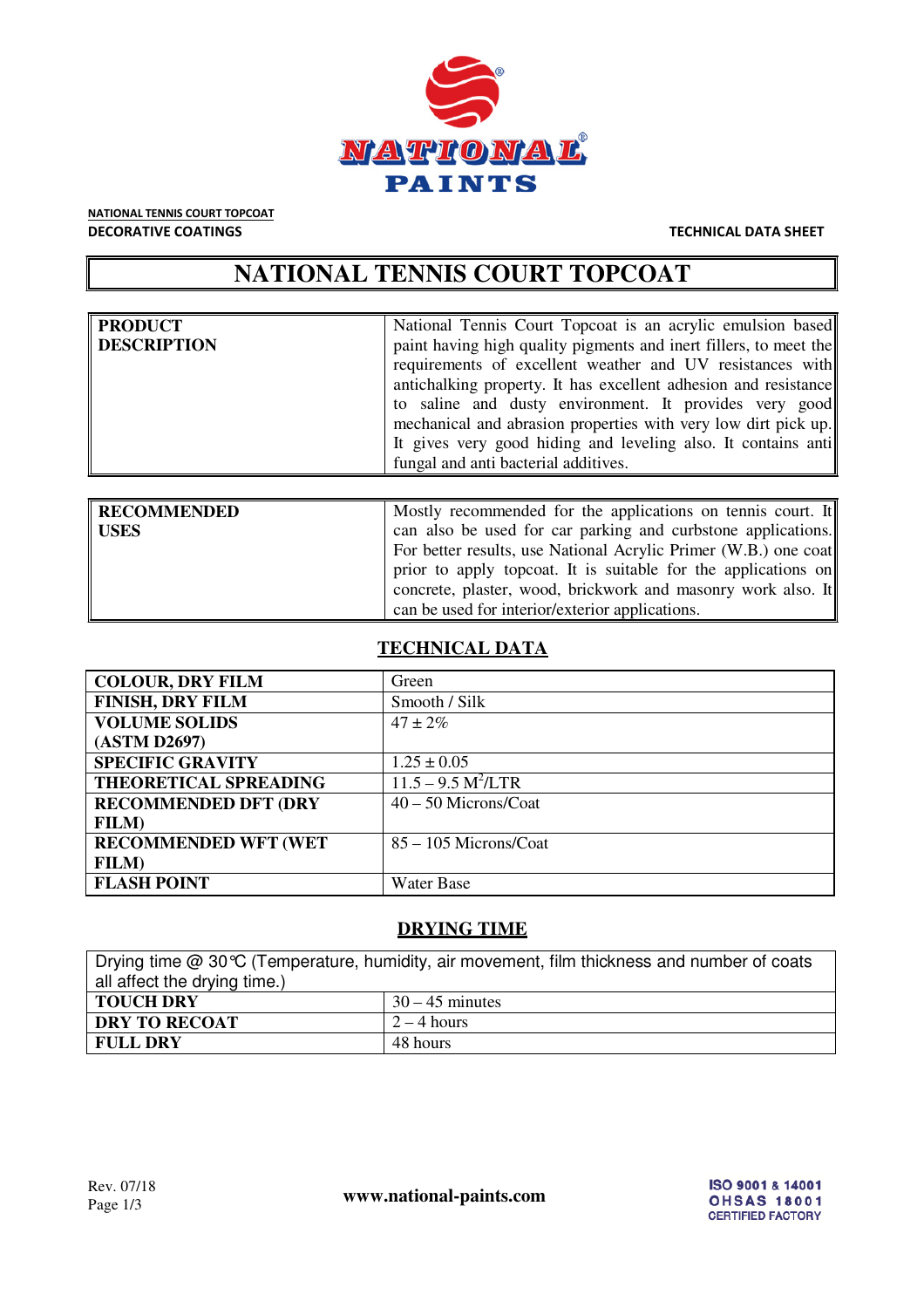

NATIONAL TENNIS COURT TOPCOAT DECORATIVE COATINGS TECHNICAL DATA SHEET

## **ADVANTAGES**

| NATIONAL TENNIS COURT | Excellent adhesion, very good mechanical and abrasion       |
|-----------------------|-------------------------------------------------------------|
| TOPCOAT               | properties, antichalking and long durable, very good hiding |
|                       | and leveling, resistant to saline and dusty atmosphere,     |
|                       | excellent UV and weather resistances, highly washable for   |
|                       | easy cleaning.                                              |

#### **APPLICATION INSTRUCTION**

| <b>SURFACE PREPARATION</b> | Before application, the surface should be sound, clean and free  |
|----------------------------|------------------------------------------------------------------|
|                            | from oil, grease, loose particles, dust, etc. Application can be |
|                            | done by the recommended application methods.                     |

# **APPLICATION DATA**

| <b>APPLICATION METHOD</b>       | Roller, Brush or Spray                    |
|---------------------------------|-------------------------------------------|
| <b>CLEANING/THINNING</b>        | Water                                     |
| <b>THINNER (VOLUME)</b>         | Max. 10% depends on method of application |
| <b>CONV. SPRAY REQUIREMENTS</b> | Possible                                  |
| <b>AIRLESS SPRAY</b>            | Pressure: 2000 - 2500 psi                 |
| <b>REQUIREMENTS</b>             |                                           |
| <b>NOZZLE SIZE</b>              | $0.018" - 0.021"$                         |
| <b>MIXING RATIO (BY VOLUME)</b> | <b>NA</b>                                 |
| POT LIFE @ 30°c (100 ml)        | <b>NA</b>                                 |

# **SYSTEM**

|                                                                  | National Acrylic Primer (W.B.)       | coat    |
|------------------------------------------------------------------|--------------------------------------|---------|
| <b>TRECOMMENDED SYSTEM</b><br>To be applied on prepared surface. | <b>National Tennis Court Topcoat</b> | 2 coats |

# **ADDITIONAL DATA**

| <b>SHELF LIFE @ 30°C</b> | 18 months, in original sealed container, with proper storage |
|--------------------------|--------------------------------------------------------------|
|                          | conditions.                                                  |